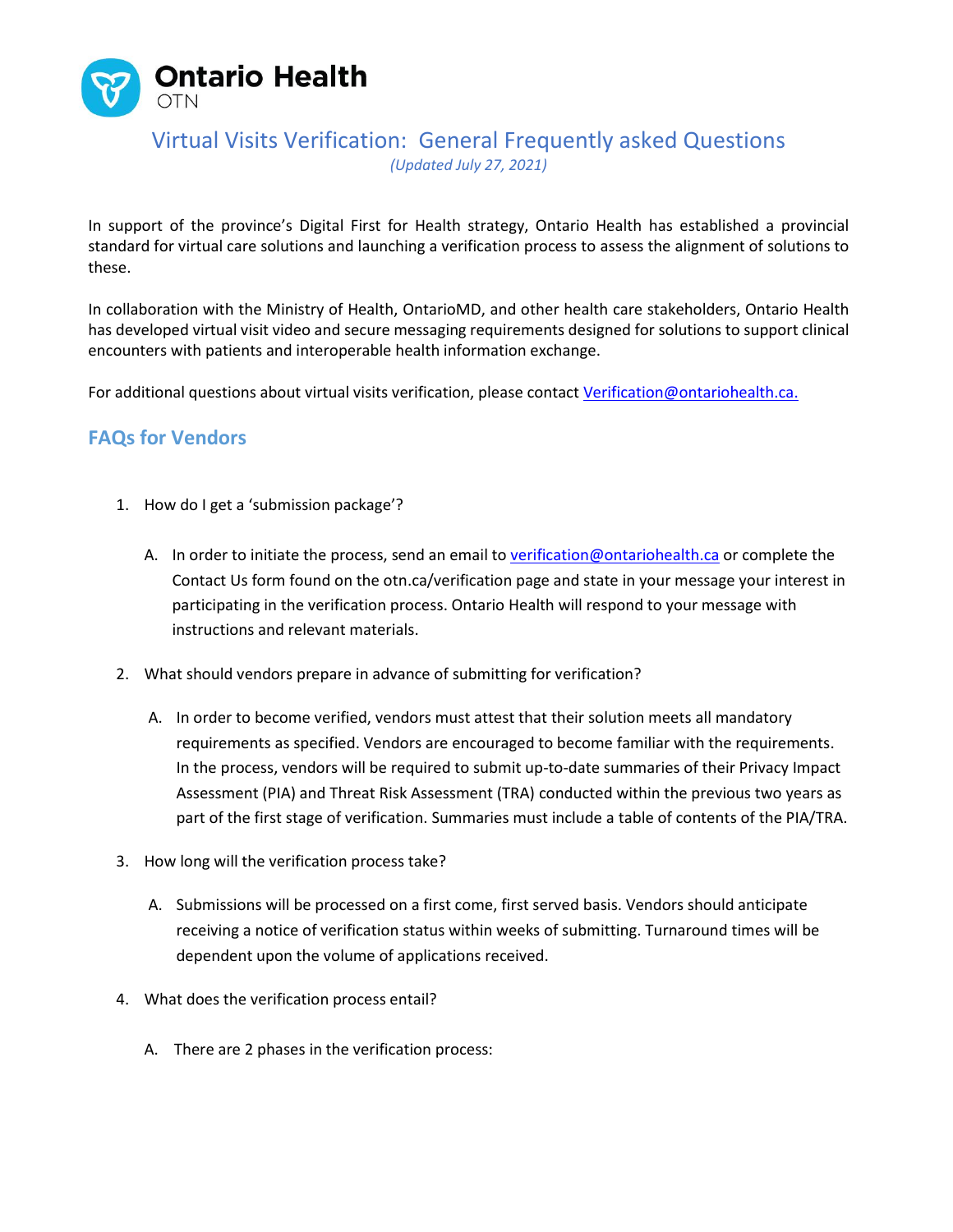

#### Attestation

- Based on the template provided, vendors will complete the submission, including attestation (the "Submission") and submit this to Ontario Health.
- The Submission will be complete with all mandatory business and solution information as required and signed by the CEO, or other individual who holds the authority to bind the organization.
- Completion and provision of the Submission will mean vendor acknowledgement and acceptance of the verification process terms, conditions, disclaimers, and solution requirements.
- In the Submission, vendors should expect to demonstrate its solution's privacy and security safeguards and functionality – note Section 2.0 of the Virtual Visits Solution Requirements.
- Ontario Health will review the Submission and follow up with the vendor as necessary for clarity, missing information or to coordinate validation.
- Passing the Attestation step will allow vendors to progress to the validation step; otherwise the Submission or solution gaps will be identified, allowing vendors to remediate their Submission and/or solutions to comply with requirements and to return to the process at a future point. Attestation will be required on a yearly basis and any solution changes that may impact privacy or security may require a renewal of PIA and TRA summaries. PIAs and TRAs must also be updated every 3 years.

#### Validation

- After attestation has been successfully completed, solutions will undergo validation testing by Ontario Health.
- This step may be undertaken immediately after Attestation or may be scheduled for a later point, but no later than 1 year after the submission of the Attestation.
- Vendors should expect to make its solutions (and team) available to enable testing.
- Vendor should expect to conduct demonstrations of its solution's compliance to selected mandatory requirements through test scenarios provided by Ontario Health.
- Passing the Validation step will allow Ontario Health to recommend 'verified' status for the solution, to be published on the public Ontario Health verified solutions website for the benefit of health care providers and organizations.
- Vendors will otherwise be advised of any deficiencies to inform remediation of their solutions to comply with requirements and a return to the Verification process at a future point.
- 5. How do vendors apply to be verified?

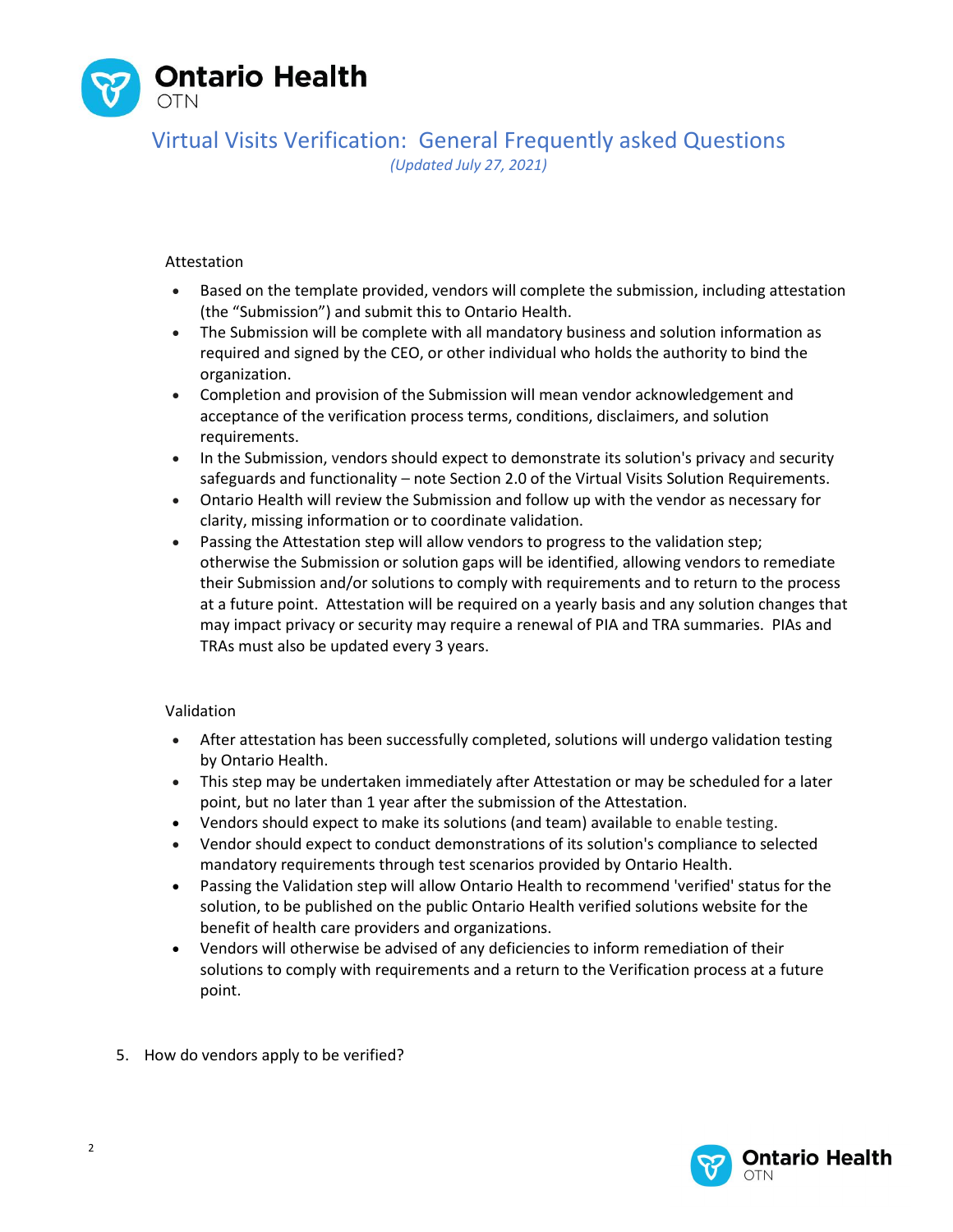

- A. Details are available o[n otn.ca/verification.](https://ontariohealth-my.sharepoint.com/personal/katrina_rudy_ontariohealth_ca/Documents/Partner%20Video%20Project/Acceleration/Phase%201/FAQ/otn.ca/verification) Vendors are encouraged to visit the site to keep upto date on the latest information, in addition to <https://otn.ca/newsroom/> where Ministry of Health INFOBulletins related to virtual care are re-published.
- 6. Are there any fees associated with providing a submission to the verification process?
	- A. No, there are no fees associated with the provision of a Submission. That said, vendors are responsible at all times for all costs associated with ensuring that their solution and services meet the mandatory solution requirements expected of verified solutions.
- 7. Is there a window that vendors must complete their submission by to enter this process?
	- A. No. Vendors will be able to apply for verification on an ongoing basis. The Submission can be completed within any timeframe and submitted to Ontario Health via: [Verification@ontariohealth.ca.](https://otnca-my.sharepoint.com/personal/krudy_otn_ca/Documents/Partner%20Video%20Project/Acceleration/Process%20FAQ/Verification@ontariohealth.ca.) While there is no prescribed timeframe for the provisions of a Submission, Ontario Health may, at any time without notice or liability, and for any reason whatsoever, terminate, change, suspend or discontinue any aspect of the process.
- 8. What does it mean for solutions to become verified?
	- A. All vendors are required to attest to meeting a set of mandatory virtual visit solution requirements in the form of an attestation. Solutions will then undergo testing (as determined by Ontario Health) to validate they meet selected mandatory requirements under the provincial standard. Unique solutions will be verified – some vendors will offer more than one solution (product) and thus will be required to verify each through this process. Solutions may be integrated into different EMR or HIS platforms or may be used by health service providers on a stand-alone (non-integrated) basis.
- 9. Does a unique instance of a solution constitute a unique solution/product for which vendors need to gain verification status?
	- A. It depends. Ontario Health is looking for commercially available solutions, major release versions, and comments on how solutions are deployed. If the solution is distinguishably customized for a given customer, then it would be a separate product. Vendors should contact Ontario Health before submitting to the process to be sure the parties are aligned on how a product is categorized.

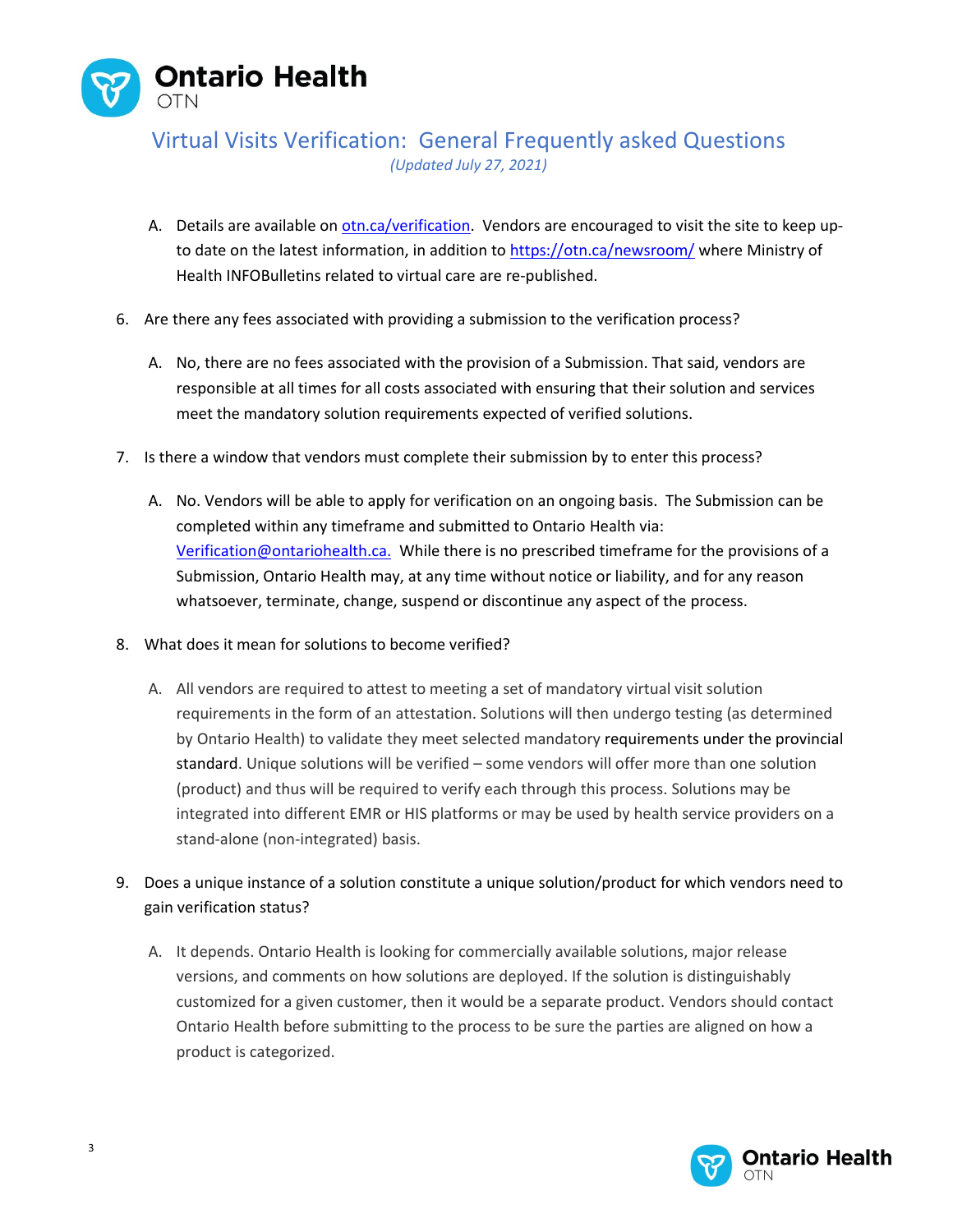

#### 10. What happens when a vendor is approved?

A. Ontario Health will issue the solution vendor a notice of approval for solutions that meet all mandatory requirements. The solution name will be published on [Verified Virtual Visit Solutions](https://otn.ca/providers/verified-solutions/)  [for Providers](https://otn.ca/providers/verified-solutions/) page for ease of reference for health care providers and organizations exploring their virtual care solutions options. The list of verified solutions will be updated on an ongoing basis as submissions are received and reviewed.

### 11. Are both video and secure messaging modalities approved to be used by health care providers as part of provincial virtual care programs?

A. This process will verify solutions for video and/or secure messaging and verified solutions are published on otn.ca. Currently only video is an approved virtual visit solution under the Ontario Virtual Care Program.

#### 12. If a solution has been successfully verified can it be procured by any buyer in the province?

A. While any verified solution may be procured, verification does not replace procurement. For clarity, health care providers (buyers) are required to procure solutions following the government procurement requirements applicable to the health care provider.

#### 13. What happens if a vendor is not approved?

- A. Vendors that do not meet all mandatory requirements, or do not fully complete the registration package, will be notified and invited to re-submit when ready.
- 14. What happens if Ontario Health determines that a solution that has been previously verified with Ontario Health no longer meets the mandatory requirements?
	- A. A cross-functional team will be responsible for continuously reviewing and receiving change notices, complaints and yearly attestation from and about a vendor's ability to meet mandatory requirements.
	- B. Ontario Health will contact the vendor and a timeline will be established and agreed upon to ensure that vendors have a reasonable period of time to remediate any given gap. Where a vendor fails to remediate, eligibility as a verified solution may be cancelled, the vendor solution de-verified, and removed from the list / or have their status updated.

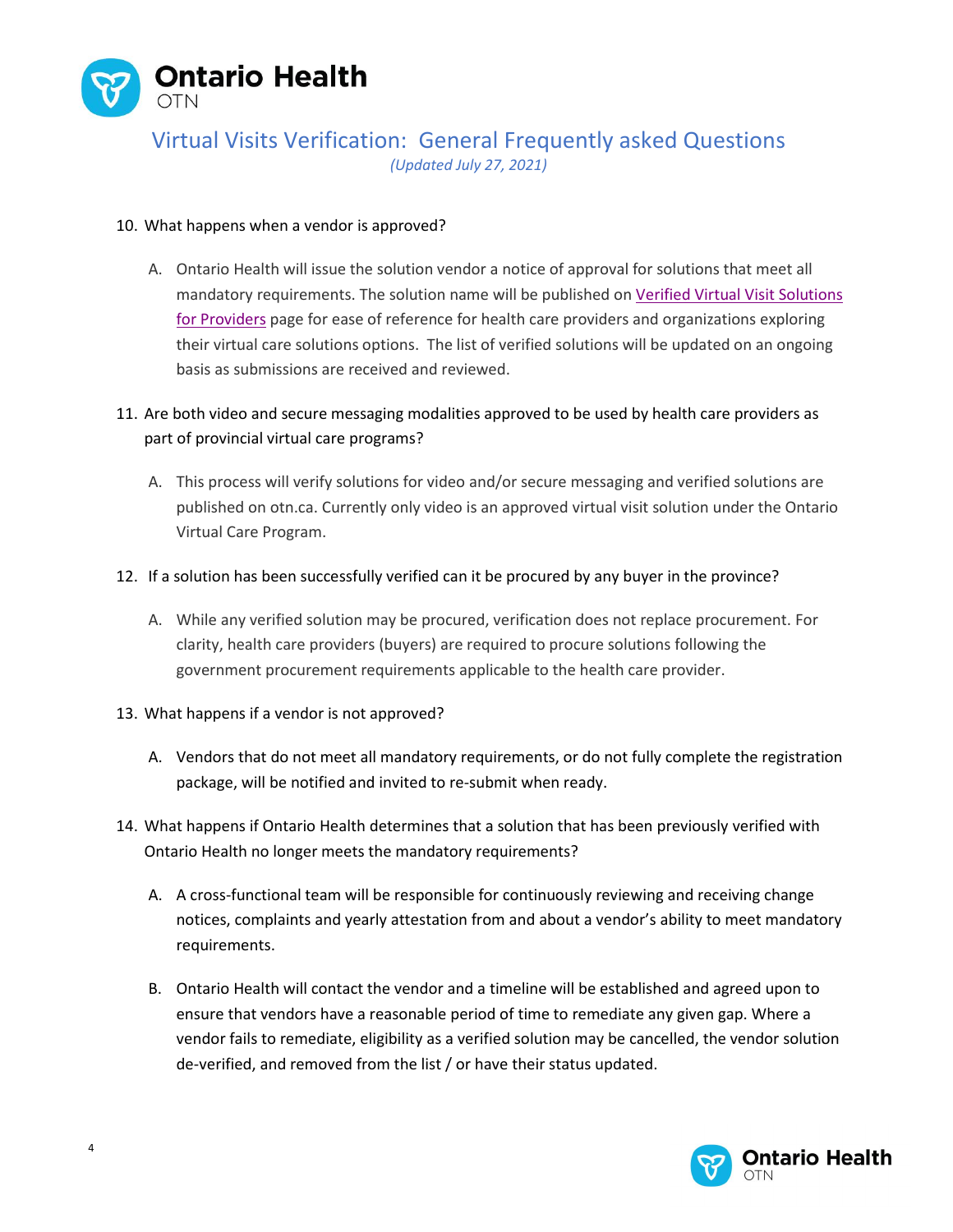

- 15. Do vendors need to notify Ontario Health if changes are made to its software/platform? What sort of changes would warrant such a notification?
	- A. It is a vendor's responsibility to submit a change notice for any system change that may affect its ability to meet mandatory requirement as specified in the [Virtual Visits Solution Requirements.](https://otn.ca/vendors/virtual-visit-guidance/) Vendors are not expected to notify Ontario Health of minor changes that do not impact its ability to meet mandatory requirements. A change notice form will be included as part of the submission package. For greater clarity a change notice should be submitted for any organizational or system change that may impact how PHI is handled or protected. The change notice may require the vendor to conduct a delta or refreshed PIA and/or TRA and submit a revised PIA/TRA summary to Ontario Health.
- 16. I have an OntarioMD-certified EMR Offering, do I need to be verified by Ontario Health to be recognized as a verified Virtual Visit Solution?
	- A. The Ontario Health Virtual Visits Verification Program focuses on the set of Virtual Visit Solution Requirements in the provincial standard which are agnostic of the solution type (i.e. not specific to EMRs, HIS, etc.). A vendor's product will be required to meet the set of mandatory requirements identified in the standard/specification. At this time there is no reciprocity between OntarioMD's EMR Certification and Ontario Health's Verification Program.
- 17. How can vendors ask questions?
	- A. Vendors are encouraged to emai[l Verification@ontariohealth.ca](mailto:Verification@ontariohealth.ca) to submit questions. Ontario Health will respond to all vendor questions by updating the FAQs and will periodically republish these o[n https://otn.ca/vendors/verification/.](https://otn.ca/vendors/verification/)
- 18. Is this verification process mandatory for virtual visit solutions?
	- A. The verification process is voluntary. However, vendors should be aware, and take into consideration, that the ministry plans to leverage the the verified list of solutions to support decision making regarding investments into emerging virtual care initiatives. Physicians are also encouraged to use verified solutions when delivering video visits using the temporary virtual care fee codes ('K-codes') to submit claims to protect the safety and privacy of patients and providers.

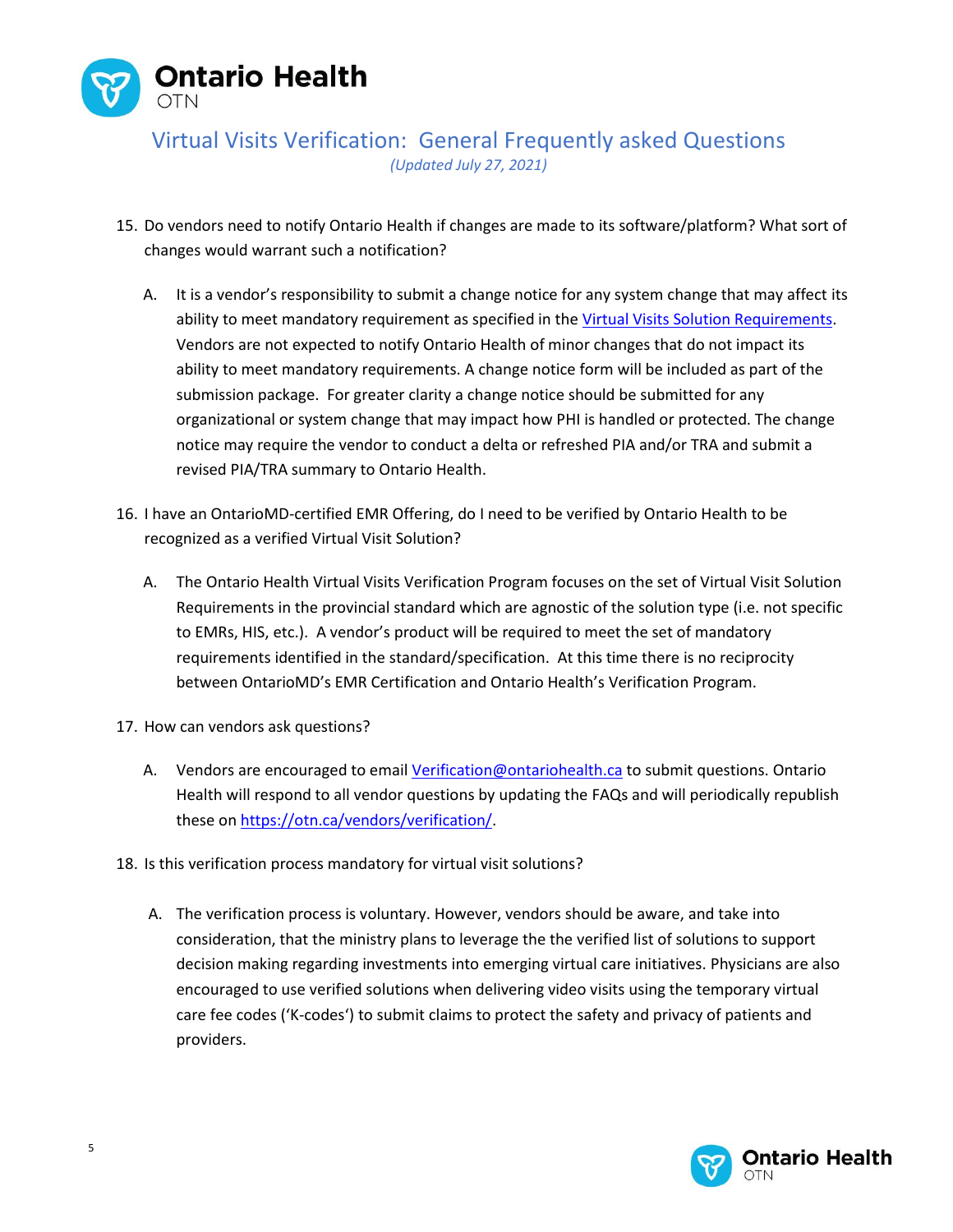

- 19. Will clinicians and health care organizations be required to only use verified solutions?
	- A. Ontario is moving toward a standards-based approach for evaluating virtual visit solutions so that providers and patients can be confident that the virtual visit solutions they use meet mandatory requirements for Virtual Visits established by Ontario Health. The ministry plans to leverage the verified list of solutions to support decision making regarding investments into emerging virtual care initiatives. This FAQ will be updated when further information is released by the ministry.
- 20. Will the requirements change?
	- A. Yes. Ontario Health expects the provincial standard will evolve over time as virtual visit solutions mature. Vendors will be advised of future updates. Ontario Health will publish updated versions of the solution requirements o[n https://otn.ca/vendors/verification/.](https://otn.ca/vendors/verification/) Verified vendors will be notified of changes made to the requirements to which it has already attested to meeting. Where a requirement has changed and a solution vendor is no longer able to attest to meeting that requirement, a remediation process will be initiated to ensure that the vendor has ample notice and sufficient time to meet the updated version of the requirements.
- 21. What is involved for vendors in the validation phase?
	- A. After successful completion of the attestation phase a vendor and their solution are denoted as Verified on the Solutions Site. At that time, vendors will be contacted to schedule validation testing, which will be done by OntarioMD on behalf of Ontario Health.
- 22. When will I need to do validation?
	- A. Vendors are required to return within 12 months from the date of their submission to participate in the validation phase. Ontario Health encourages vendors to validate the compliance of their solution as soon as is practical within this timeframe.
- 23. Will I sign a separate agreement with OntarioMD?
	- A. No, a separate agreement is not required. In your attestation letter provided with your Submission you agree to be bound by the Virtual Visits Verification Process Vendor Terms and